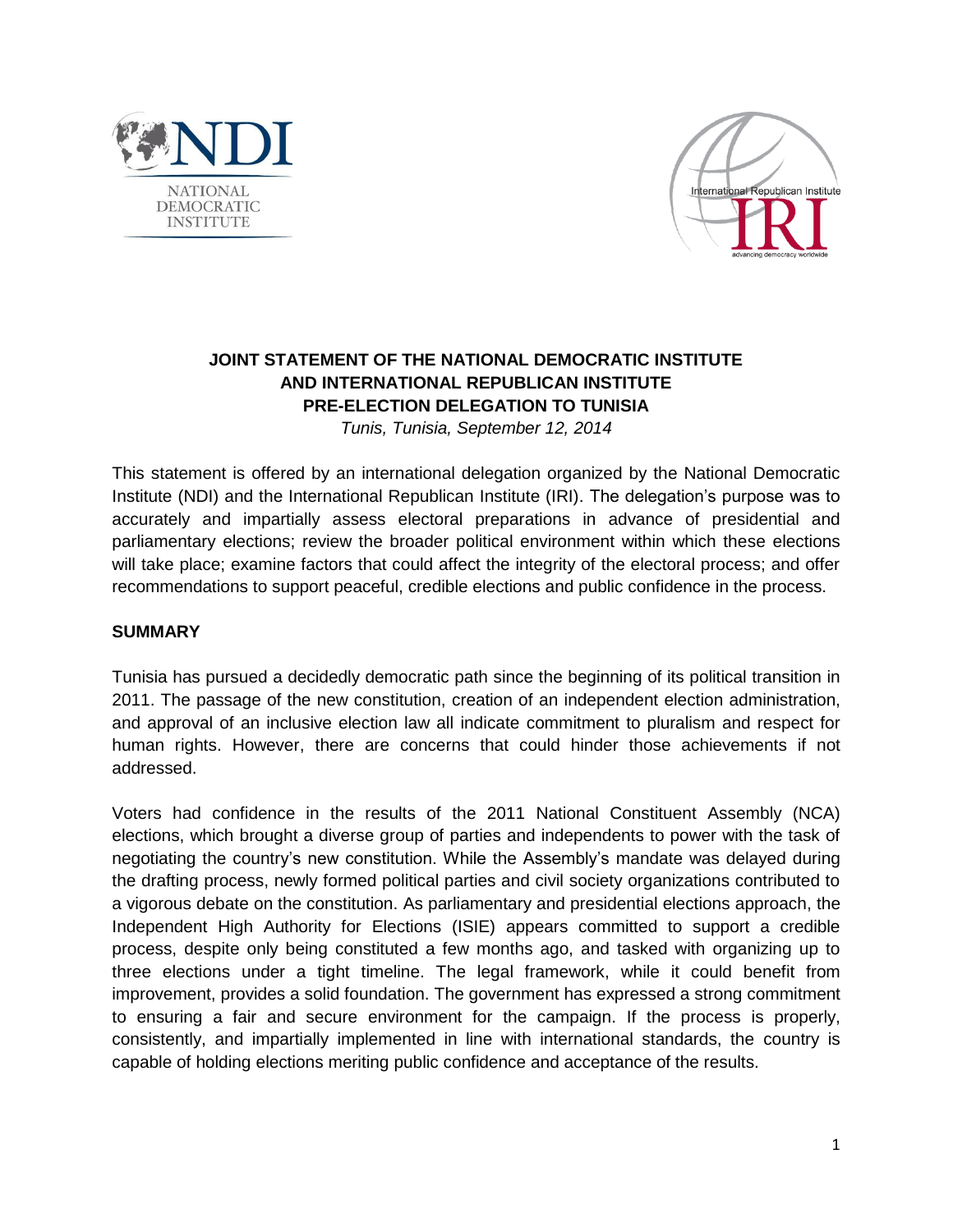This opportunity can be lost if partisan misconduct undermines the process, which would in turn shake public confidence in the integrity of the elections and reduce public trust in the country's political institutions. Tunisia's citizens, along with political parties, have a role to play in ensuring that their votes are properly counted and the elections' overall integrity is upheld. The degree to which Tunisia's citizens view these elections as credible turns largely on the extent to which the electoral process is administered in a professional and manner, able to stand up to perceptions of political pressure, and made transparent through active and nonpartisan election observation. It also requires that the election outcomes are properly and transparently reviewed and disputes adjudicated in accordance with the law.

The political parties contesting the elections should help create a political environment conducive to fair competition and informed voter choice, adhere to the principle of political noninterference in the administration of the process and tabulation of results, and commit to full transparency during the election proceedings. A democratic election process depends upon all active participants—as voters, observers, candidates, election commissioners, ballot counters, and security personnel—to demand and uphold the principles of fairness, peaceful conduct, transparency, and accountability.

The political contest between the largest parties is expected to be intense; this competition is contributing to public concern that partisan zeal "to win at all costs" could lead to political manipulations in the pre-election, voting, ballot counting/tabulation, and post-election dispute resolution phases of the process. The key tasks to alleviate these concerns are for the leading political parties to ensure that the election process is free of undue partisan interference and manipulation, and for the electorate to participate energetically in the election process—as voters, advocates, and observers—to promote transparency and accountability that can lead to higher public confidence in the conduct of the elections.

The delegation notes that confidence-building measures are already in place that can strengthen prospects for a democratic election: citizen groups are monitoring the pre-election process as part of comprehensive, standards-based observation efforts; political parties are reaching out to voters on substantive issues; and the ISIE is preparing a national voter education campaign.

## **ABOUT THE DELEGATION**

The delegation was led by Isabelle Durant, former Vice-President of the European Parliament, Robin Carnahan, former Secretary of State of the U.S. state of Missouri, and Brad Smith, director of the Annenberg-Dreier Commission and former advisor to several members of the U.S. Congress. Other delegates included Nicole Rowsell, resident director for NDI, and Djordje Todorovic, resident director for IRI in Tunisia.

From September 9 to 12, the delegation held meetings in Tunis with candidates and parties participating in the legislative and presidential elections from across the political spectrum; members of the ISIE; domestic and international observer groups; members of parliament;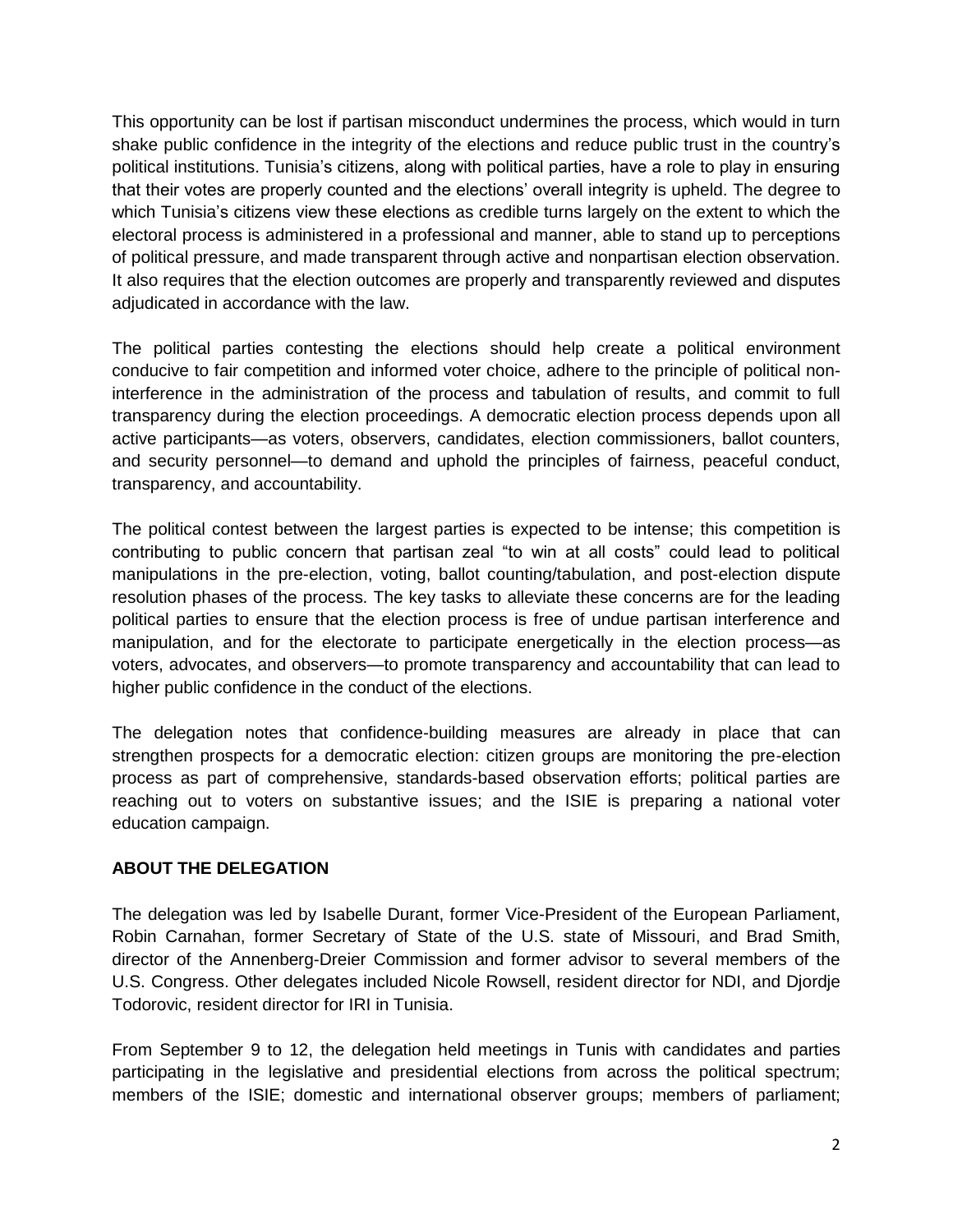journalists; the international and diplomatic communities; and women and youth civic groups. The delegation conducted its activities in accordance with the laws of Tunisia and international standards outlined in the *Declaration of Principles for International Election Observation*. 1

NDI and IRI do not seek to interfere in Tunisia's election process, nor do they intend to, nor could they, render a final assessment of the election process. The Institutes recognize that, ultimately, it will be the people of Tunisia who will determine the credibility of their elections and the country's democratic development. The delegation therefore offers this pre-election statement in the spirit of supporting and strengthening democratic institutions and processes in Tunisia.

NDI and IRI analysts will follow up on the pre-election mission's findings and recommendations and monitor procedures and political developments throughout the election process and the post-election period. In close cooperation with the Carter Center and the European Union, NDI and IRI will also conduct short-term international observation missions for the legislative and presidential elections.

The delegation wishes to express its appreciation to the United States Agency for International Development (USAID), which funded the work of this delegation and supports NDI and IRI democracy assistance programs in Tunisia. The delegation is also grateful to all those who contributed valuable time to share their views freely. Their perspectives have made possible the work of the delegation. NDI and IRI stand ready to continue to assist Tunisian efforts to build and sustain democratic practices, institutions, and values.

## **POLITICAL CONTEXT**

l

The 2014 elections represent a milestone in the consolidation of Tunisia's democratic transition. Parliamentary elections are scheduled for October 26, to be followed by presidential polls scheduled for November 23 and a presidential run-off election anticipated to take place on December 28, if necessary. Despite a region marred by violence, unrest, insecurity, and extremism, Tunisians highly anticipate their upcoming elections to usher in new political leaders with the mandate to tackle the country's economic and security challenges—issues which Tunisians are eager to see improve. Considering that the 2014 polls are only Tunisia's second experience with democratic elections, citizens are naturally anxious about the upcoming polls, but a credible, transparent, and peaceful process will help cement Tunisians' appreciation for elections as an essential part of a dynamic democracy.

At the time of the pre-election assessment mission, the ISIE had concluded the extended voter registration period on August 26, registering nearly one million new voters and bringing the total number of eligible voters for the upcoming polls to 5,236,244. Finalized voter lists should be verified by the ISIE by September 25, depending on the duration of the appeals process.

<sup>&</sup>lt;sup>1</sup> The Declaration was launched in 2005 at the United Nations. NDI and IRI are among more than 40 intergovernmental and international nongovernmental organizations that have endorsed the Declaration. The full text of the Declaration is available at ndi.org/files/DoP-ENG.pdf.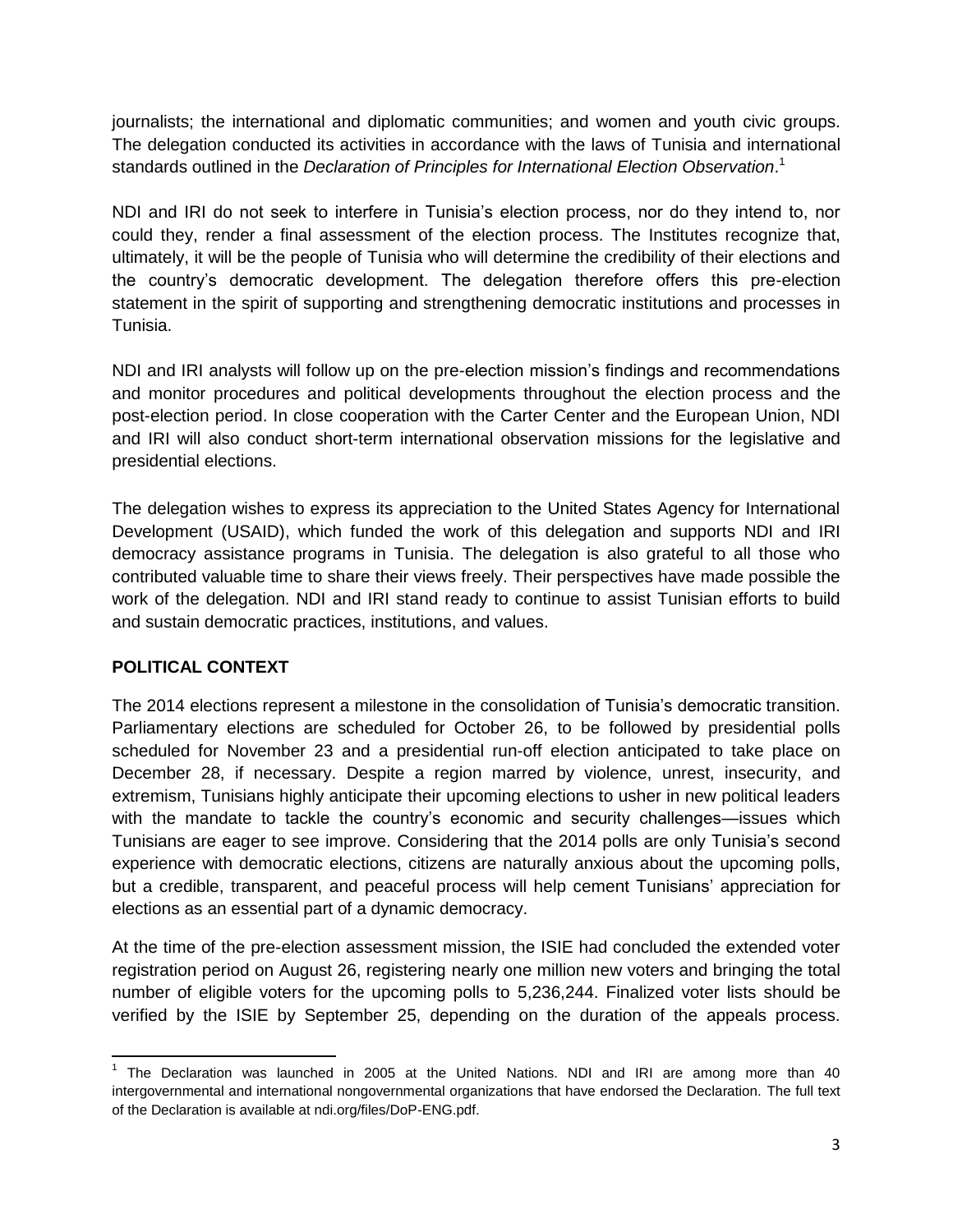Citizens had an initial three-day window in early September to submit appeals to local elections authorities.

The end of August also marked the submission period for candidate lists for the legislative elections in October. On September 6, the ISIE announced it had accepted 1,316 candidate lists submitted by parties, coalitions, and independent groupings for the 33 electoral districts in Tunisia and representing constituencies abroad, who will compete for the 217 seats in the future parliament. Meanwhile, 192 candidate lists were rejected principally for naming candidates that were not registered voters as of July 29, did not meet the minimum age requirement, or had not settled their financial records with the ISIE from the 2011 NCA elections. After an appeals and review process, final legislative candidate lists will be confirmed by the ISIE on September 25. On September 8, the two-week submission period for presidential candidates began; the ISIE is scheduled to publish the preliminary list of presidential candidates on September 29.

## **OBSERVATIONS AND RECOMMENDATIONS**

The pre-election assessment delegation offers the following observations about areas for improvement in the electoral process and recommendations for consideration. Some of the suggestions could reasonably be undertaken in advance of the elections to instill greater confidence among the voting public and political stakeholders, while other proposals are intended for consideration before future elections.

#### **1. Legal and Administrative Framework for the Elections**

International election observation recommendations from the 2011 elections contributed to the country's electoral reform process, which resulted in a multipartisan drafting process for a law to create the country's first permanent independent election administration. Commissioners were elected by the Assembly in January to serve a five-year term, which will have them overseeing both national and local elections.

Tunisia's new constitution, adopted on January 26, requires that parliamentary and presidential elections be conducted before the end of 2014. Assembly members, in consultation with civil society organizations who observed elections in 2011, drafted an election law for national elections. Many provisions from the 2011 elections were carried through, including use of a proportional representation system, relying on closed lists for legislative elections. After lengthy debate during the drafting phase that included civil society, political compromise was reached in the Assembly with a law that ultimately excluded provisions that would have set thresholds for party representation at the national level, implemented stronger requirements for inclusion of women and youth on candidate lists, and banned candidates who held leadership positions during the Ben Ali era.

Independent High Authority for Elections (ISIE). The ISIE is the commission responsible for organizing and overseeing all elections and referenda in Tunisia. In addition, the ISIE is responsible for monitoring campaign activities and spending, based on the electoral law and code of conduct developed by the commission. The ISIE faces the dual challenge of building a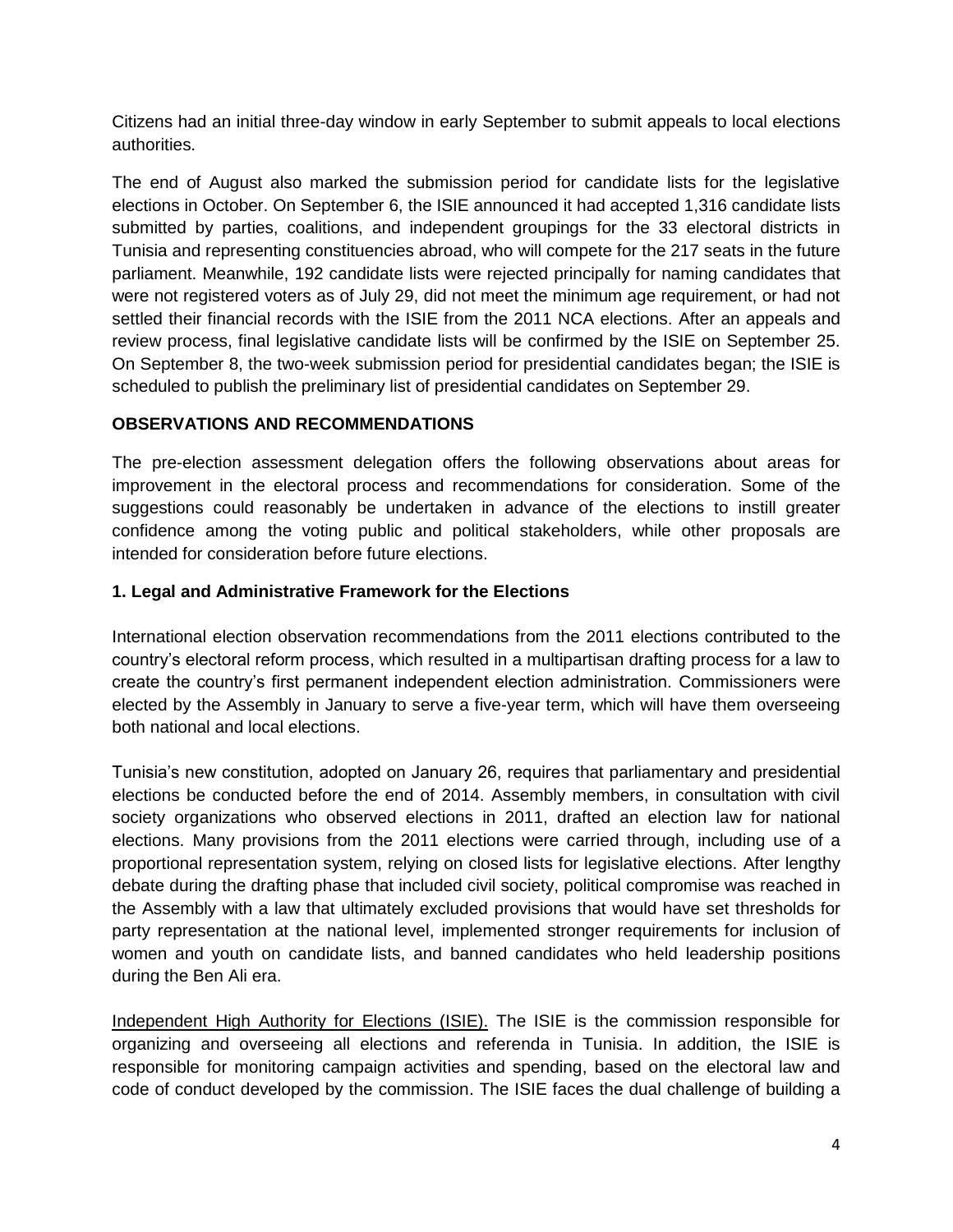permanent independent institution in the long-term while facing the immediate pressure of organizing up to three rounds of elections in as many months.

Since June 23, the ISIE has focused on updating Tunisia's voter registry by allowing voters to register, update their information, and confirm their registration. The commission developed a secure mobile-based voter registration platform for in-country voters, and a web-based platform for Tunisians living in the six electoral districts abroad. Technology was also deployed to allow candidates to register online. The ISIE commissioners have prioritized the accreditation process for Tunisian and international election observers, resulting in a more efficient and timely process than in 2011.

Current tasks of the ISIE include recruiting, hiring, training, and equipping approximately 50,000 local election administrators; supervising the process of voter list and candidate list verification; updating the list of polling stations; and providing for official voter education initiatives, especially outreach to illiterate and disabled voters. The commission also is responsible for finalizing and issuing procedures for voting, ballot counting, and tabulation.

#### *Recommendations:*

To enhance public confidence in the commission's work, the ISIE should make every effort to provide timely and consistent public access to information relating to the elections.

- **Proceedings of the ISIE commission should be made available to the public through the** official website in a timely manner.
- To improve transparency, the commission should consider televising meetings and inviting Tunisian and international observers to attend proceedings.
- To help parties and candidates comply with campaign regulations, the ISIE should—in advance of the campaign period—clarify all questions relating to appropriate use of campaign money and approved activities.
- With only three weeks remaining before the campaign period commences, the ISIE should without delay provide clear guidance regarding voting procedures, ballot counting and validation, and the admittance and regulation of party observers and citizen election monitors to the 33 regional election commissions (IRIEs). This information is essential for timely training of pollworkers as well as party and non-partisan observers.
- The ISIE and IRIEs should complete as soon as possible the hiring of 50,000 independent well-trained pollworkers.
- Election authorities should provide accredited citizen observers full access to all electoral proceedings. This access should include direct physical proximity to ballot counting tables in order to observe the entirety of the counting process, from ballot box/documentation verification to placement of ballots once counted and tabulated.

Independent High Authority for Audiovisual Communication (HAICA). The HAICA—a body with the mandate to regulate Tunisia's audiovisual sector—was established in 2013 to monitor television and radio programming, develop rules, and enforce compliance. Tunisian law requires media outlets to provide balanced coverage of comments made by all parties and candidates, and places a ban on political advertising in the two-month pre-election period through the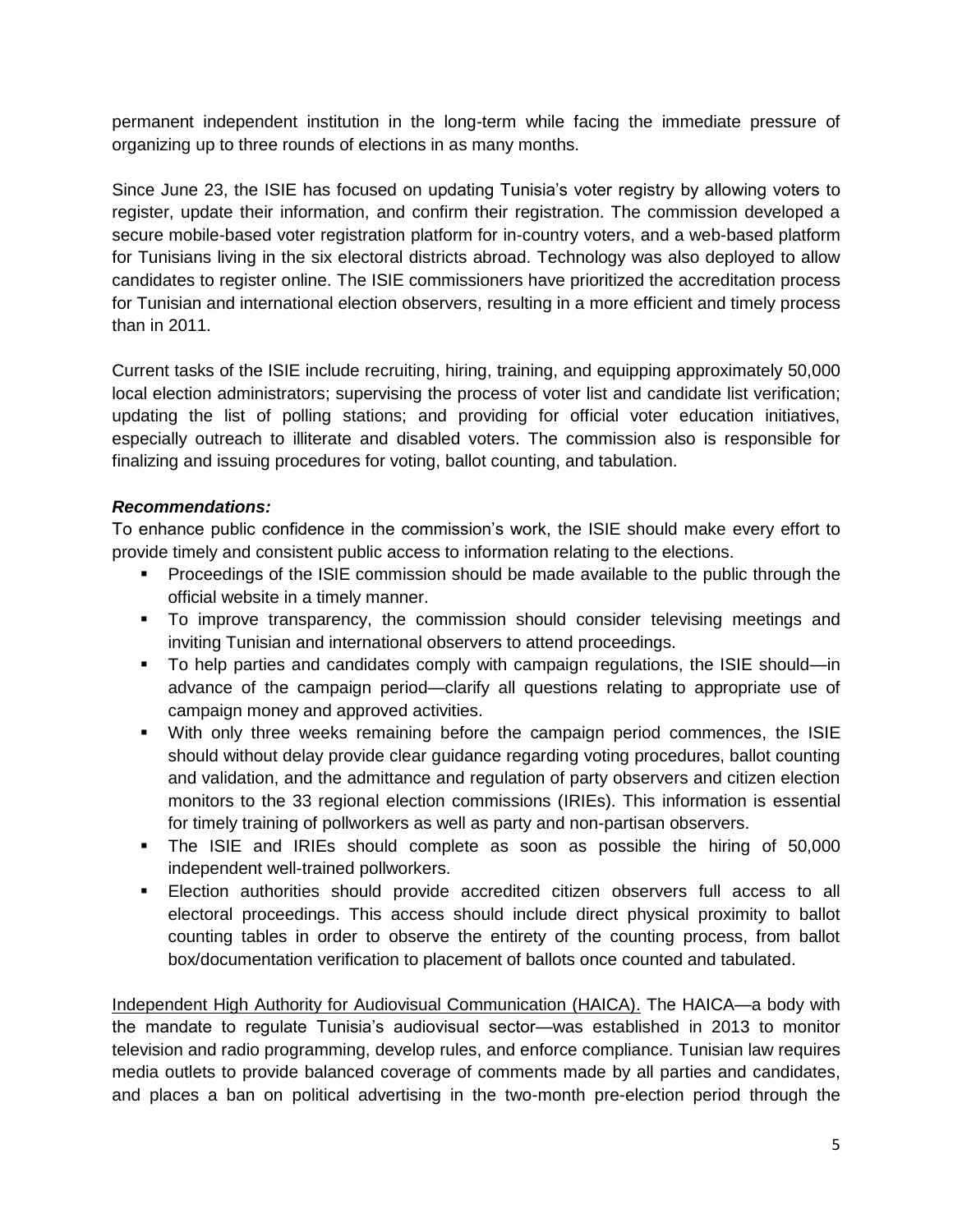elections. Demonstrating its commitment to enforcing these rules, the HAICA in August sanctioned three Tunisian television stations, temporarily suspending popular programs, for broadcasting speech "calling for violence" in the lead-up to elections.

The HAICA also has established rules for Tunisian and international journalists accredited to cover the elections. In accordance with the Tunisian election law, these rules mandate journalists to provide impartial, complete, and truthful reporting, respecting principles of pluralism of information and avoiding inflammatory reporting that could incite violence or insecurity.

## *Recommendations:*

- The HAICA should aggressively and impartially enforce all laws and regulations relating to media coverage and investigate and publish results of alleged violations in a timely manner.
- The HAICA should expand its capacity for vigorous enforcement of the law.

Inter-Agency Coordination. All Tunisians should feel confident of their safety when participating in the election, whether as candidates, activists, election administrators, journalists, observers, or voters. Security concerns were a top priority for all stakeholders the delegation met. Special steps should be taken in areas prone to disruption to minimize intimidation and fear. Since August, the Commission of Security Coordination for Electoral Processes, a special commission within the Ministry of Interior, has been working in coordination with the ISIE and the Ministry of Defense to develop a strategy for securing election-day and tabulation process.

## *Recommendations:*

- Government officials in the prime ministry, ministries of interior and defense, election administration, and law enforcement services should increase efforts of communication to address concerns as they arise, to ensure seamless internal communication between agencies in order to rapidly respond to disruptions or incidents of violence.
- To enhance public confidence and address widespread concerns of political parties, the ISIE and relevant ministries should communicate regularly to the public about their plans to safeguard the elections.
- Law enforcement personnel should be trained in electoral security best practices and deployed to high-risk areas to deter or quickly de-escalate disruptions and build confidence.
- Security officials should coordinate with civil society organizations monitoring and mapping violence, and should use that data to identify patterns, to dispel rumors and help to prevent incidents.

## **2. Political Environment**

The environment shaping the 2011 elections was celebratory, and Tunisians went to the polls many for the first time—to express their choice without fear of intimidation. In the three years since, a gap has arisen between the concerns of every-day Tunisians and the acrimonious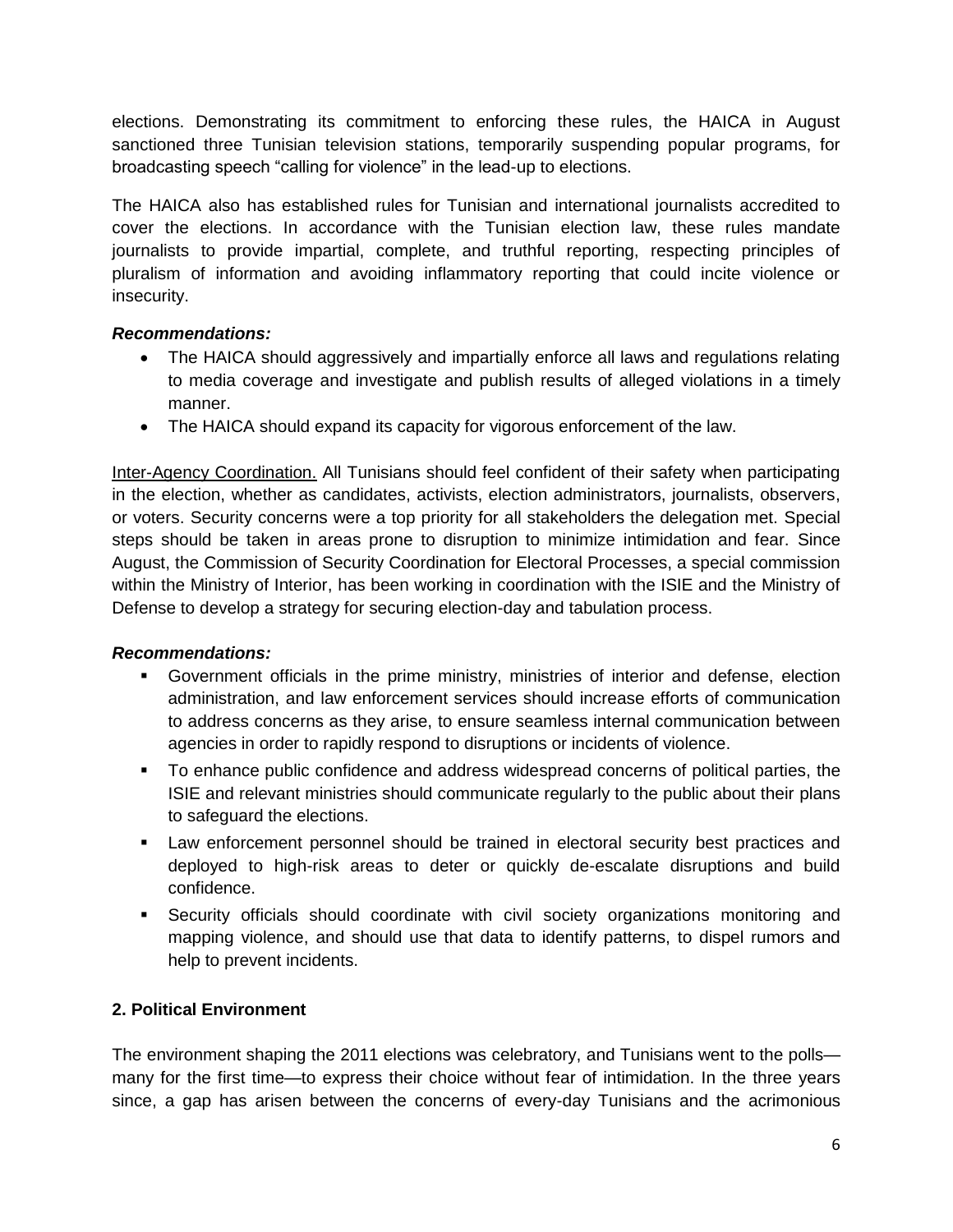political debates. In addition, episodic violence has also contributed to public disenchantment. It is unclear whether this will impact voter turnout and/or the number of spoiled ballots. Nevertheless, Tunisians appear committed to the elections moving forward and are engaged in a robust political debate.

Campaigns and Candidates. The ISIE has accepted 1,316 candidate lists for the legislative polls, including 732 political party lists, 140 coalition lists, and 348 independent lists. Tunisian monitoring groups and international observers reported that the candidate registration process was conducted according to the law. The official campaign period will begin on October 4.

Polling shows that addressing unemployment, administrative reform, and national security are the highest concerns for Tunisians in all regions of the country. The delegation noted that most campaigns feature job creation measures as high priorities on their policy agendas. At the time of the mission, NDI and IRI public opinion research showed that the public expects the elections to be more heated and competitive than 2011. Effective, issue-based campaigning can make a difference. There is a short time remaining for candidates to reach out proactively to voters in all parts of the country, particularly outside the capital and coastal areas, to understand the issues they care most about and to offer realistic and constructive solutions. Also notable is that party leaders are publicly committing to abide by codes of conduct signed in advance of the campaign period.

## *Recommendations:*

- Parties should engage the public through electoral appeals based on citizens' priority issues.
- Parties should seek opportunities to participate in debates and dialogue focused on policy issues.
- Campaign leadership should communicate to local branches and all candidates that they have endorsed a code of conduct, by which all competitors are meant to abide.

Fairness of Competition. The delegation repeatedly heard concern of the corrosive role of money in politics. The improper source and use of campaign funds was widely perceived to be a problem in the 2011 elections, and similar concerns prevail now. While the 2014 election law includes improved provisions in this regard, the ability of the ISIE and the Court of Accounts to effectively monitor campaign financing and spending remains a challenge. Election monitoring CSOs and political parties warned that monitoring for these violations for purposes of both deterrence and prosecution would be fundamental to a fair campaign.

## *Recommendations:*

- Relevant authorities should investigate and prosecute instances of campaign misuse of public and private resources in a timely and fair manner.
- Political parties should publicly state their commitment to abide by campaign finance regulations before and during the campaign period, investigate any reported incidents, and take steps within their campaigns to prohibit future transgressions.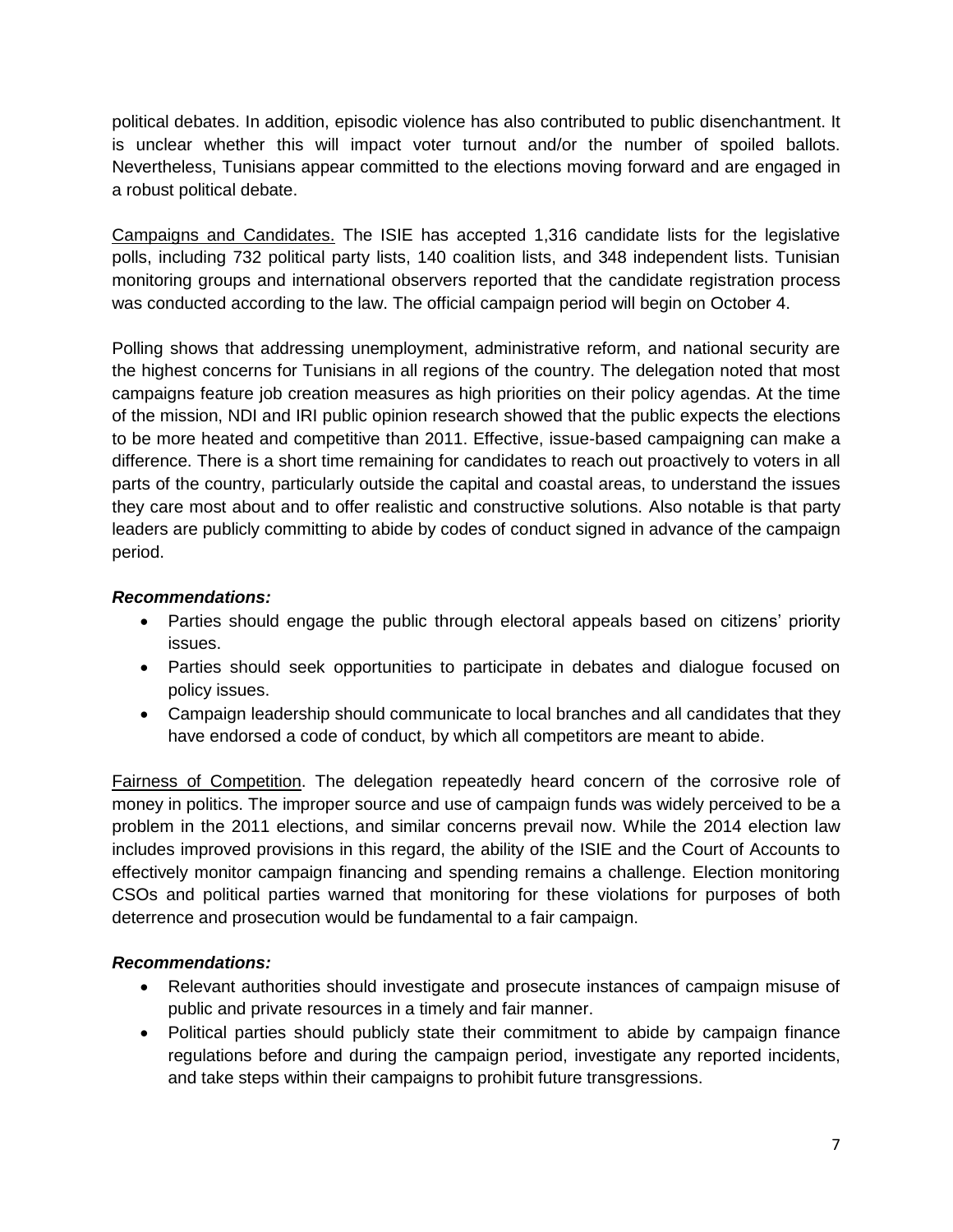- Tunisian civil society groups can contribute to the public's understanding by closely tracking reports of misuses of public resources in the run-up to elections.
- Over time, more rigorous limits on campaign contributions and expenditures should be developed. Mechanisms for requiring greater transparency about campaign finances also should be considered.

Political Polarization. Campaigns in every democracy involve drawing contrasts with opponents. However, to the line should be drawn between reasonable political and partisan criticism and unnecessarily incendiary and hostile attacks. Over the long-term, such behavior can degrade public discourse, harm political institutions, and alienate citizens.

Concern for vote buying was an issue raised by many political parties. This is not uncommon in transitioning societies confronting difficult economic realities. However, Tunisian citizens nonetheless express a strong desire to engage politicians on ways to solve related issues corruption and unemployment chief among them. With this in mind, the delegation underscores the importance of cross-party debate on voters' priority issues as a way to motivate increased citizen participation in the election process.

## *Recommendations:*

Political parties can promote public confidence in the election process by enabling voters to make informed choices.

- Political parties should outline and communicate clear platforms explaining their positive vision for social and economic reform.
- **Parties and candidates should participate in moderated public debates that allow voters** to understand substantive policy differences and refrain from speech and conduct that denigrates public confidence in the political process.
- Political party leaders should reject vote buying in any form and communicate that policy throughout their parties.

## **3. Civil Society and Media**

Tunisian civil society should be commended for the constructive role it has played in the democratic process. Civil society organizations at the local and national levels have been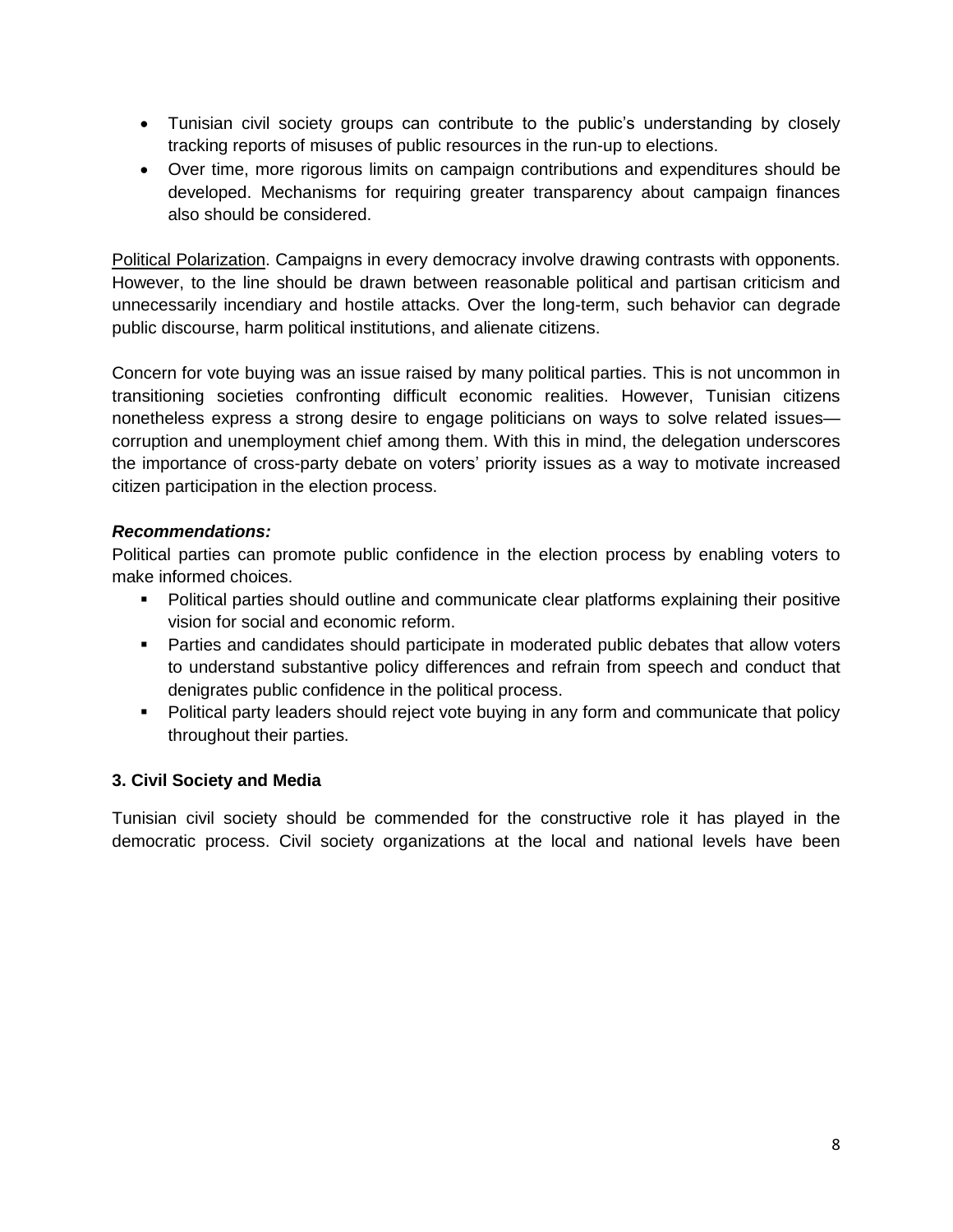equality<sup>2</sup> and gender parity in elected assemblies.<sup>3</sup> In line with these constitutional provisions, Tunisia's electoral law mandates gender parity on candidate lists, and more specifically calls for lists to alternate male and female candidates. However, the law does not stipulate a quota for women candidates as heads of lists, and it does not guarantee that a certain number or percentage of women will ultimately be elected to the legislature. Women were named as heads of lists on only 145 lists (11 percent) for the 2014 legislative elections. So far, party platforms are noticeably quiet on how to address major socioeconomic issues, such as unemployment, on behalf of women.

Women make up 50.5 percent of newly registered voters in 2014. The delegation notes this is a welcome trend, as turnout figures for women in 2011 were lower than for men, especially in rural areas.

## *Recommendations:*

- Civil society groups should encourage political parties to include in their platforms policy issues of concern to women, such as political representation, economic empowerment, social equality, and access to security and justice.
- Civil society groups should consider organizing cross-party women's networks to construct policy agendas relevant to women and advocate their adoption by political parties.
- Civil society groups should move forward with awareness campaigns targeting women voters, with particular attention to rural and illiterate constituencies.
- Civil society groups focused on youth should continue to find ways to motivate and engage young citizens to participate in the democratic process, with particular attention to voting.

Citizen Election Observation. Nonpartisan citizen election observers built a strong network in 2011 and plan to again deploy monitors according to international standards and Tunisia's